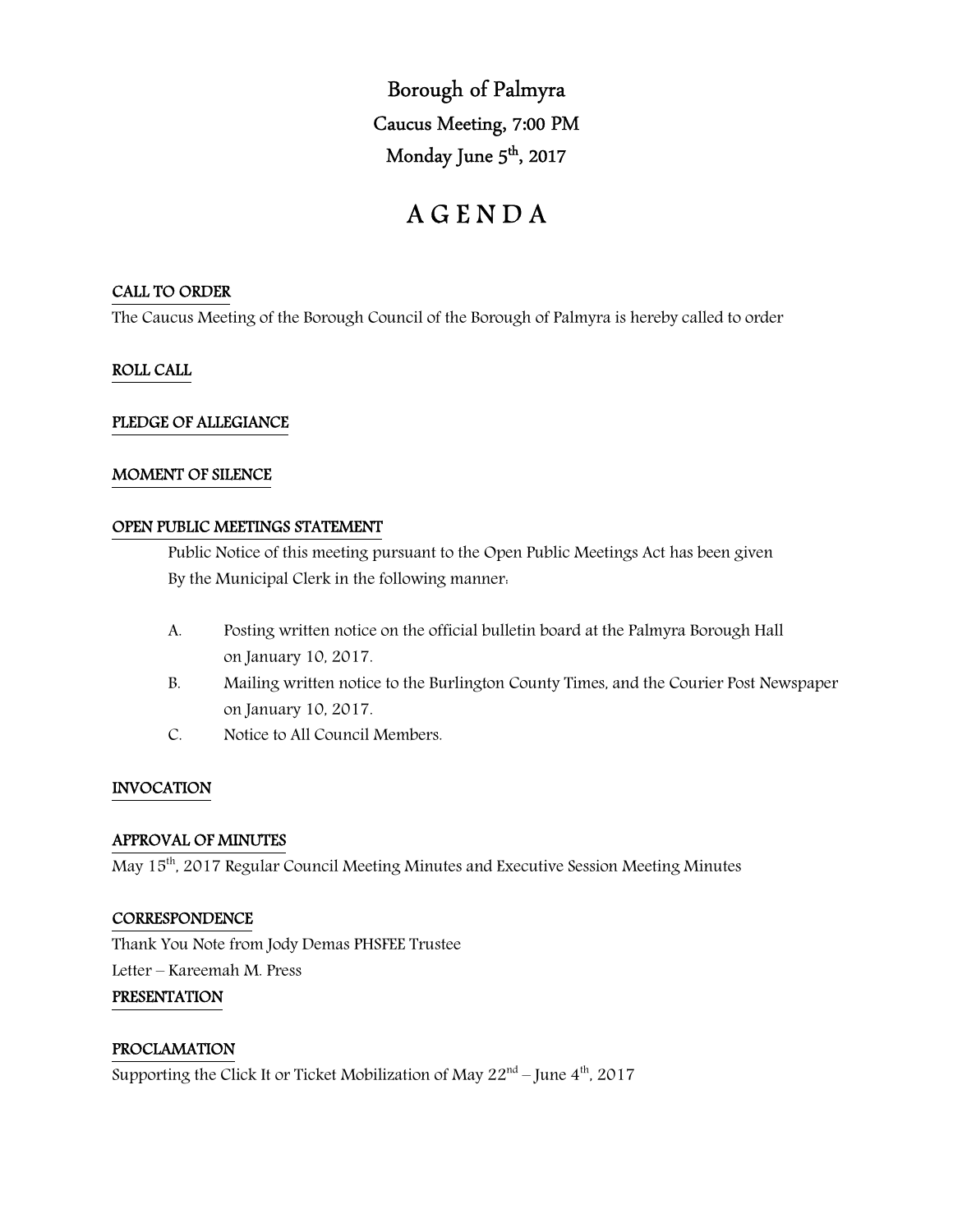# PROFESSIONAL UPDATES

James Winckowski, CME William Kirchner, ERI Gerald DeFelicis, Maser Consulting David Gerkens, CGP&H V-Comm., LLC

# PUBLIC PORTION

This public portion is for discussion on professional updates, resolutions and ordinances listed on the agenda. Please sign in and state your name and address for the record. Council will give all comments appropriate consideration. Each citizen will be allotted up to five (5) minutes to speak, in order to allow everyone an opportunity to ask questions and express their opinions or concerns. Please direct all comments to the Mayor. Each citizen may only speak once during each public portion.

# RESOLUTIONS Consent Agenda

Resolution 2017-135 to Resolution 2017-XXX will be enacted as a single motion, if any resolution needs additional discussion it will be removed from the consent agenda and voted on separately.

- **Resolution 2017-135, Resolution Awarding A Contract Change Order #2 for Construction** Administration to Maser Consulting for the Waterfront Park Project in the amount of \$3,600.00.
- Resolution 2017–136, Resolution Approving Jason S. Willitts as an Active Member of the Palmyra Fire Department
- Resolution 2017-137, Resolution Authorizing 2017-2018 Liquor License Renewal for DHAVAL Inc. Plenary Retail Distribution License #0327-44-004-005
- Resolution 2017-138, Resolution Authorizing 2017-2018 Liquor License Renewal for Milmarian Inc. ABC Pocket License #0327-33-002-003
- Resolution 2017-139, Resolution Authorizing 2017-2018 Liquor License Renewal Jon P Gerew, Inc. T/A Park Tavern Plenary Retail Consumption License #0327-33-006-004
- Resolution 2017-140, Resolution Authorizing the Purchase of a Portable Breath Testing Unit Utilizing Municipal Alliance Program Grant Funds in the Amount of \$427.00 and Transferring Ownership of the Device to the Palmyra School District

## COMMUNITY SPOTLIGHT

• Red carpet event

# DISCUSSION ITEMS

- Farmer's Market Facebook Page
- River/Waterfront Park Project Naming
- Public Works/Sewer Superintendent update
- ICMA Conference, San Antonio, Texas October  $22<sup>nd</sup> 25<sup>th</sup>$ , 2017